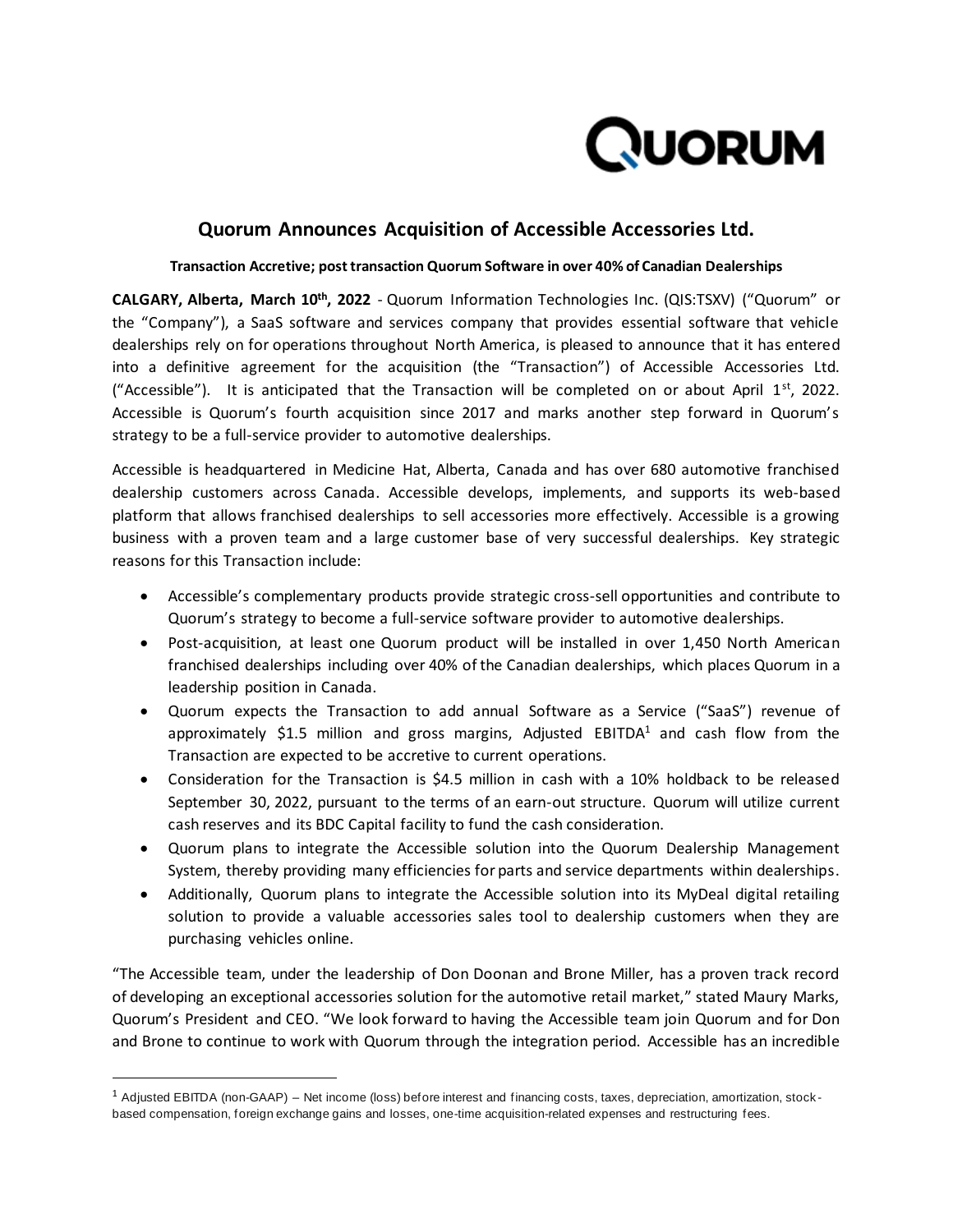software solution and we will be able to deliver significant additional value to dealership customers by integrating it into Quorum's current product suite".

"Quorum is an organization that shares Accessible's values for customer service and for delivering innovative products that provide real value to dealerships. This acquisition will strengthen the Accessible solution by driving more innovation into the solution," stated Don Doonan, Accessible's President and CEO. "We would also like to thank our incredible team at Accessible that have been the driving force behind our growth. We are delighted that Quorum is keeping our team together to continue to provide the high level of support that Accessible dealerships are accustom to."

# **About Quorum Information Technologies Inc.**

Quorum is a North American company focused on developing, marketing, implementing and supporting its portfolio of software and services for automotive dealerships that includes:

Quorum's Dealership Management System (DMS) automates, integrates and streamlines key processes across departments in a dealership, and emphasizes revenue generation and customer satisfaction.

DealerMine CRM, a sales and service Customer Relationship Management (CRM) system and set of Business Development Centre services that drives revenue into the critical sales and service departments in a dealership.

Autovance, a modern retailing platform that helps dealerships attract more business through Digital Retailing, improve in-store profits and closing rates through its desking tool and maximize their efficiency and CSI through Autovance's F&I menu solution.

Quorum Information Technologies Inc. is traded on the TSX Venture Exchange (TSXV) under the symbol QIS. For additional information, please go to QuorumInformationSystems.com.

### **Contacts:**

Maury Marks President and Chief Executive Officer 403-777-0036 Maury.Marks@QuorumInfoTech.com

Marilyn Bown Chief Financial Officer 403-777-0036 Marilyn.Bown@QuorumInfoTech.com

Investor Relations Contact Ron Shuttleworth Partner Oak Hill Financial 647-500-7371 rshuttleworth@oakhillfinancial.ca